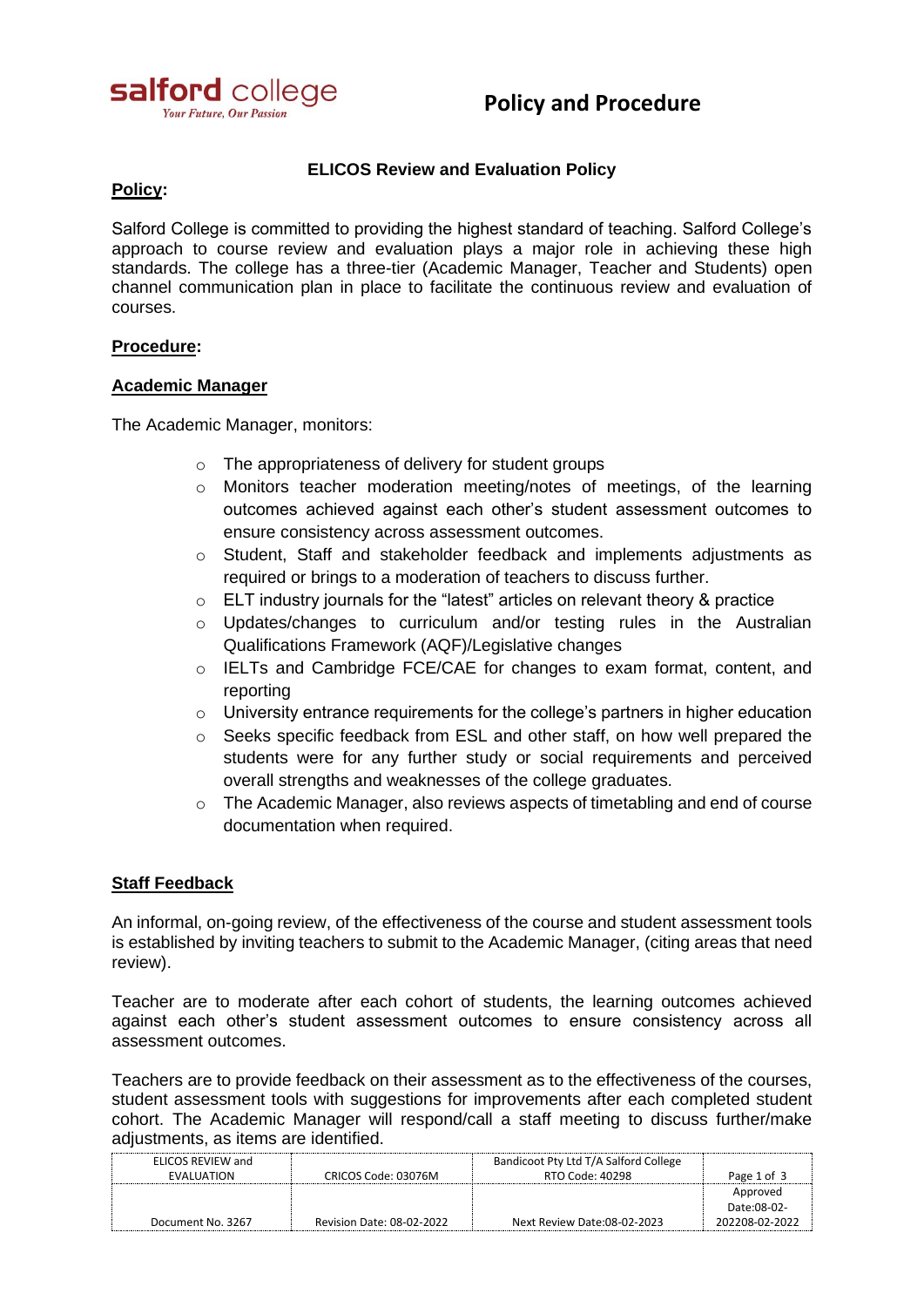| ELICOS REVIEW and<br>EVALUATION | CRICOS Code: 03076M              | Bandicoot Pty Ltd T/A<br>Salford College<br>RTO Code: 40298 | Page 2 of 3                            |
|---------------------------------|----------------------------------|-------------------------------------------------------------|----------------------------------------|
| Form No. 3267                   | <b>Revision Date: 08-02-2022</b> | Next Review Date:08-02-<br>2023                             | Approved Date:08-02-<br>202208-02-2022 |